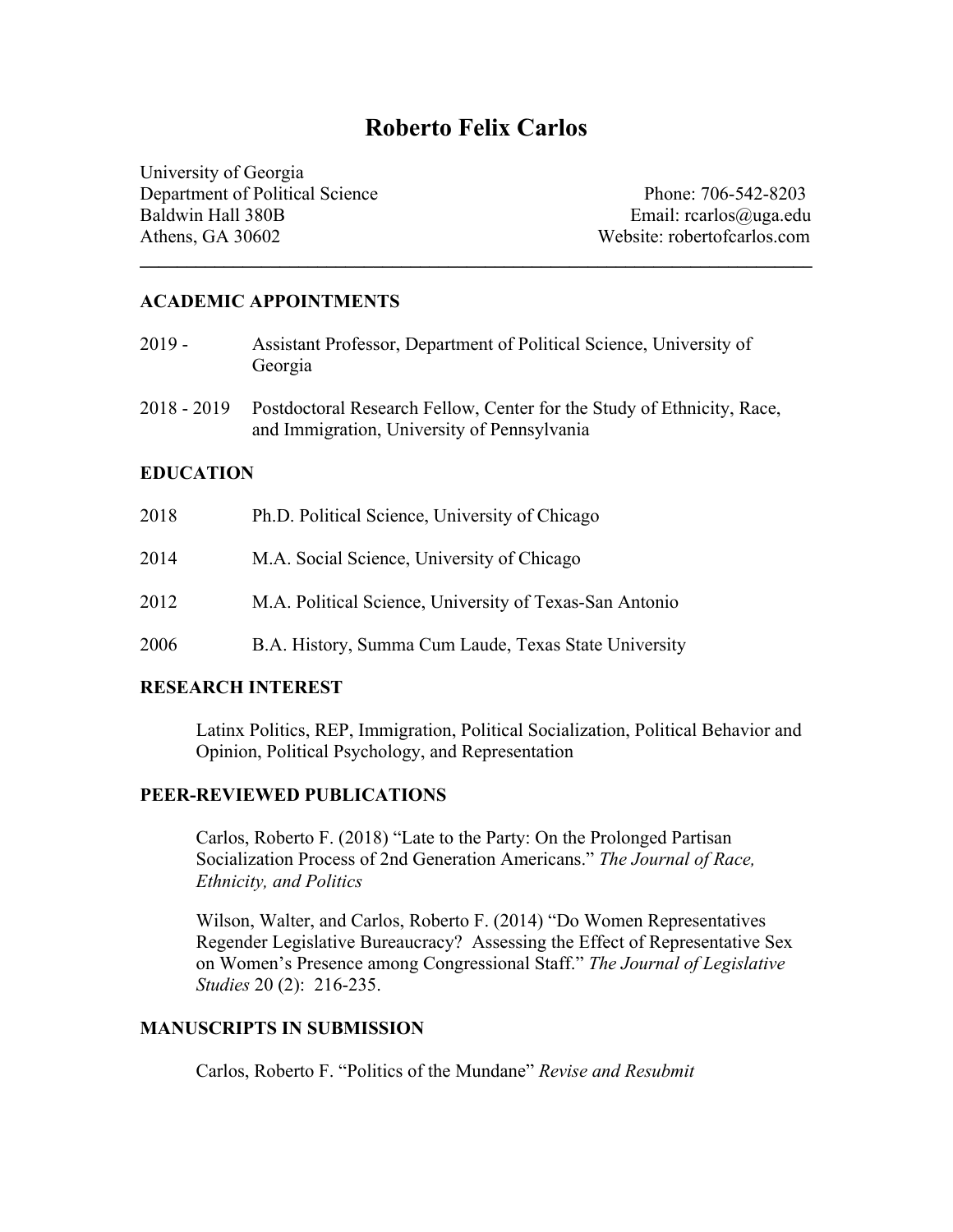Boldt, Ethan, Boyd, Christina, Carlos, Roberto F., and Baker, Matthew. "The Effects of Judge Race and Sex on Pretrial Detention Decisions" *Revise and Resubmit*

## **WORKS IN PROGRESS**

Carlos, Roberto F. "Late to the Party." *Book manuscript*

Carlos, Roberto F. and Medenica Vladimir E. "The Morality of Child Separation Policies" *working paper*

Taylor, Margaret H., Boyd, Christina L., and Carlos, Roberto F. "A Reasonable Opportunity to Appear: Doctrinal, Empirical, and Policy Analysis of In Absentia Removal Orders" *working paper*

Carlos, Roberto F. "Children Lead: An Experimental Approach to Political Socialization" *manuscript in preparation*

Carlos, Roberto F., Al-Faham, Hajer, Jones-Correa, Michael "Trump Support Among Latinos in an Election Year" *manuscript in preparation*

## **AWARDS AND RECOGNITION**

| 2020-2022   | University of Georgia Lilly Teaching Fellow                                                                  |
|-------------|--------------------------------------------------------------------------------------------------------------|
| 2018        | Latino Caucus APSA Travel Grant                                                                              |
| 2012 - 2017 | University of Chicago Fellowship                                                                             |
| 2017        | Latino/a Caucus Best Graduate Student Paper, MPSA                                                            |
| 2017-2018   | Ford Fellowship Dissertation Grant Alternate, Honorable Mention                                              |
| 2017        | American Political Science Association Annual Meeting Travel Grant                                           |
| 2017        | Graduate Council Travel Fund Award, University of Chicago                                                    |
| 2015-2016   | Division of Social Sciences at the University of Chicago Long Term<br><b>Research Grant Recipient</b>        |
| 2015        | Center for the Study of Race, Politics, and Culture at the University of<br>Chicago Research Grant Recipient |
| 2015        | John A. Garcia Scholarship for ICPSR                                                                         |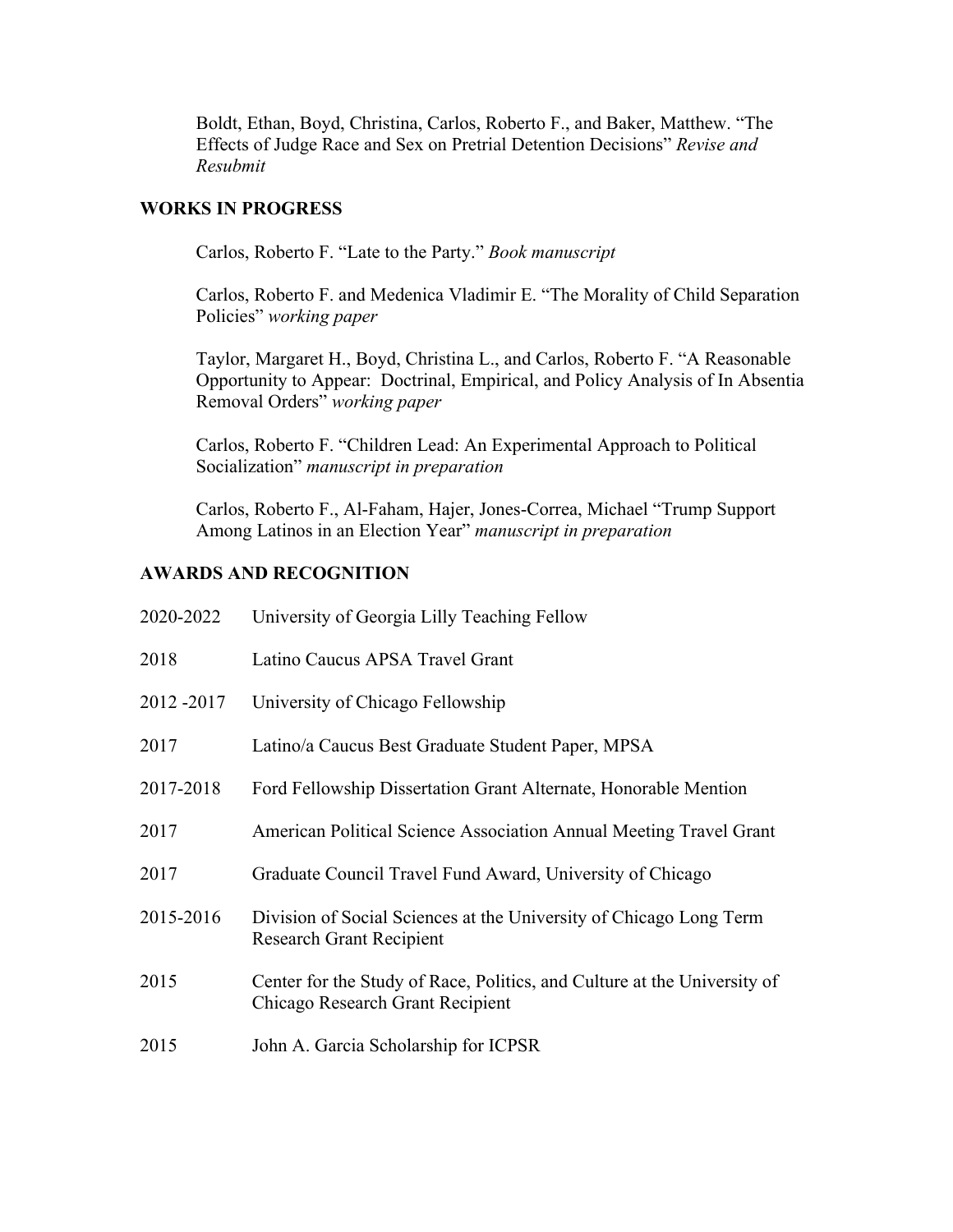- 2010 Yale University Educator Recognition Award for Outstanding Teaching
- 2009-2012 Honoree at the Superintendent's Summa Cum Laude Reception

#### **CONFERENCES AND PRESENTATIONS**

- 2019 The American Political Science Association "The Morality of Child Separation"
- 2019 The American Political Science Association "Children Lead: An Experimental Approach to Political Socialization"
- 2018 The American Political Science Association "The Kids Are Alright: The Heightened Efficacy of  $2<sup>nd</sup>$  Generation Americans"
- 2018 Politics of Race, Immigration, and Ethnicity Consortium at Cornell University
- 2018 Emerging Issues in Political Science Speaker Series at the University of Georgia
- 2018 The Midwest Political Science Association "The Kids Are Alright: The Heightened Efficacy of  $2<sup>nd</sup>$  Generation Americans"
- 2017 The American Political Science Association "Kids Say the Darndest Things: The Political Work the Children of Immigrants Do in the Household."
- 2017 Latino Caucus Pre-Convention Meeting at the Western Political Science Association.
- 2017 The Western Political Science Association "The Politics of Children: The Political Influence Children Are Having on their Immigrant Parents."
- 2017 The Midwest Political Science Association "The Politics of Children: The Political Influence Children Are Having on their Immigrant Parents."
- 2014 The Western Political Science Association "Partisan Pathways Beyond Parent Transmission: An Investigation into the Partisan Attainment of 2<sup>nd</sup> Generation Latinos."
- 2014 The Midwest Political Science Association "The Rising Conservative Latino? A Look into the Political Socialization of 2nd Generation Latino Military Members."
- 2010 The Midwest Political Science Association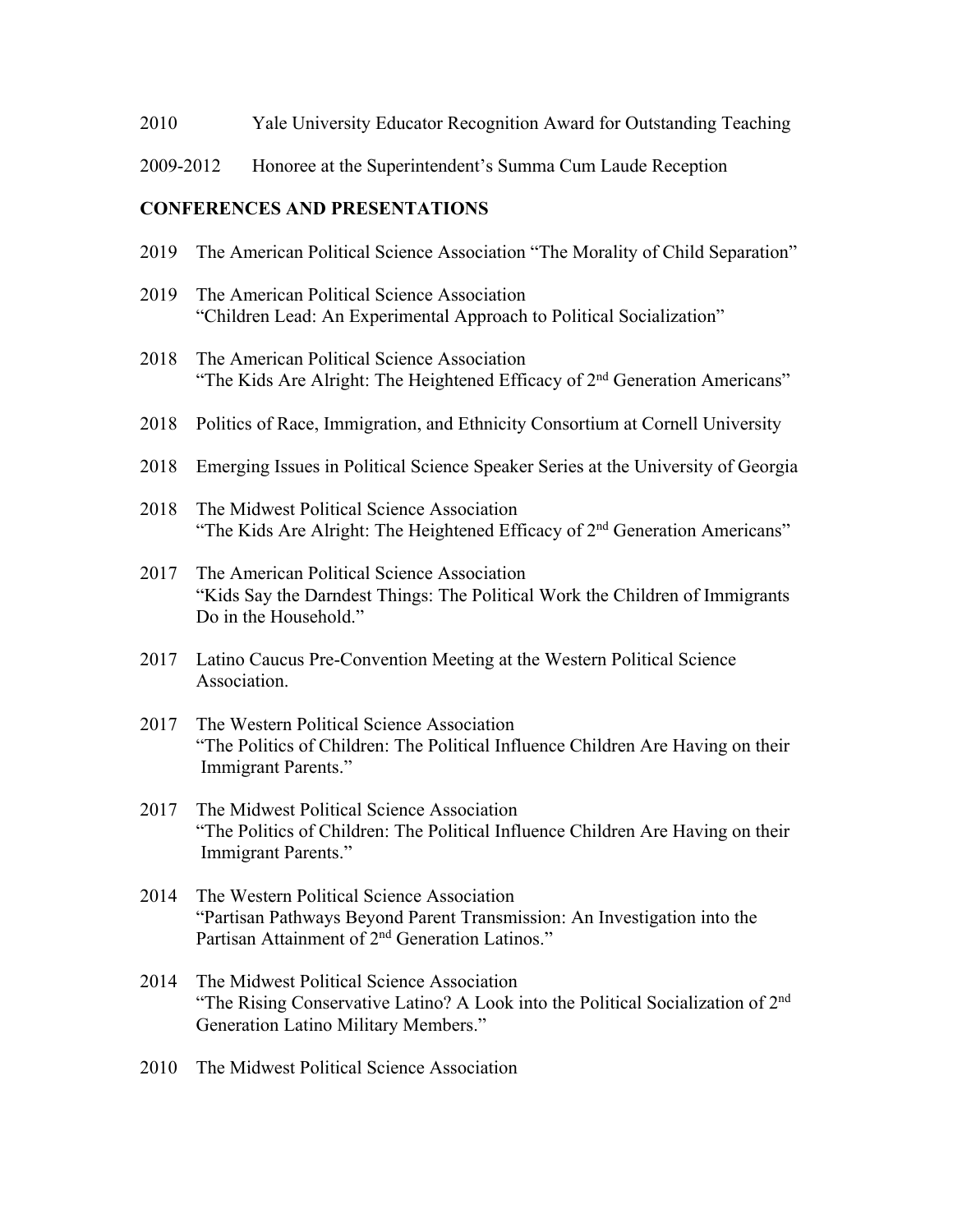"Prospects for Moving from Passive to Active Representation? An Analysis of Sex and Ethnic Characteristics of Congressional Staff."

## **DEPARTMENTAL TALKS**

- 2018 American Politics Workshop, University of Pennsylvania "From Language Brokers to Partisan Brokers: The Politics of the Children of Immigrants"
- 2017 American Politics Workshop, University of Chicago "Kids Say the Darndest Things: The Political Work the Children of Immigrants Do in the Household."

## **TEACHING EXPERIENCE**

|                | 2020- Present Instructor: Graduate and Undergraduate Courses on Race, Ethnicity and<br>Politics at the University of Georgia                                                                          |
|----------------|-------------------------------------------------------------------------------------------------------------------------------------------------------------------------------------------------------|
|                | 2017 -Present Instructor: Introduction to American Politics at the University of Georgia                                                                                                              |
| 2016           | Instructor: Social Science Inquiry III the University of Chicago                                                                                                                                      |
| 2007-2012      | Advance Placement U.S. Government and U.S. History Teacher, North<br>East ISD-San Antonio, TX. Winston Churchill High School                                                                          |
| <b>SERVICE</b> |                                                                                                                                                                                                       |
| 2020           | Chair, Panel: Governing AAPI People Through Immigration, American<br>Political Science Association Annual Meeting                                                                                     |
| 2020           | Roundtable Host at the American Political Science Association Annual<br>Meeting Career Fair                                                                                                           |
| 2019-2020      | Faculty Executive Committee member, University of Georgia                                                                                                                                             |
| 2019           | Roundtable Host at the American Political Science Association Annual<br>Meeting Career Fair                                                                                                           |
|                | 2017-Present Reviewer for Political Behavior, the Journal of Elections, and Public<br>Opinion & Parties, Political Research Quarterly, Electoral Studies,<br>Journal of Race, Ethnicity, and Politics |
|                | 2014 – 2016 Co-Coordinator, American Politics Workshop, University of Chicago                                                                                                                         |

### **INTERNSHIP EXPERIENCE**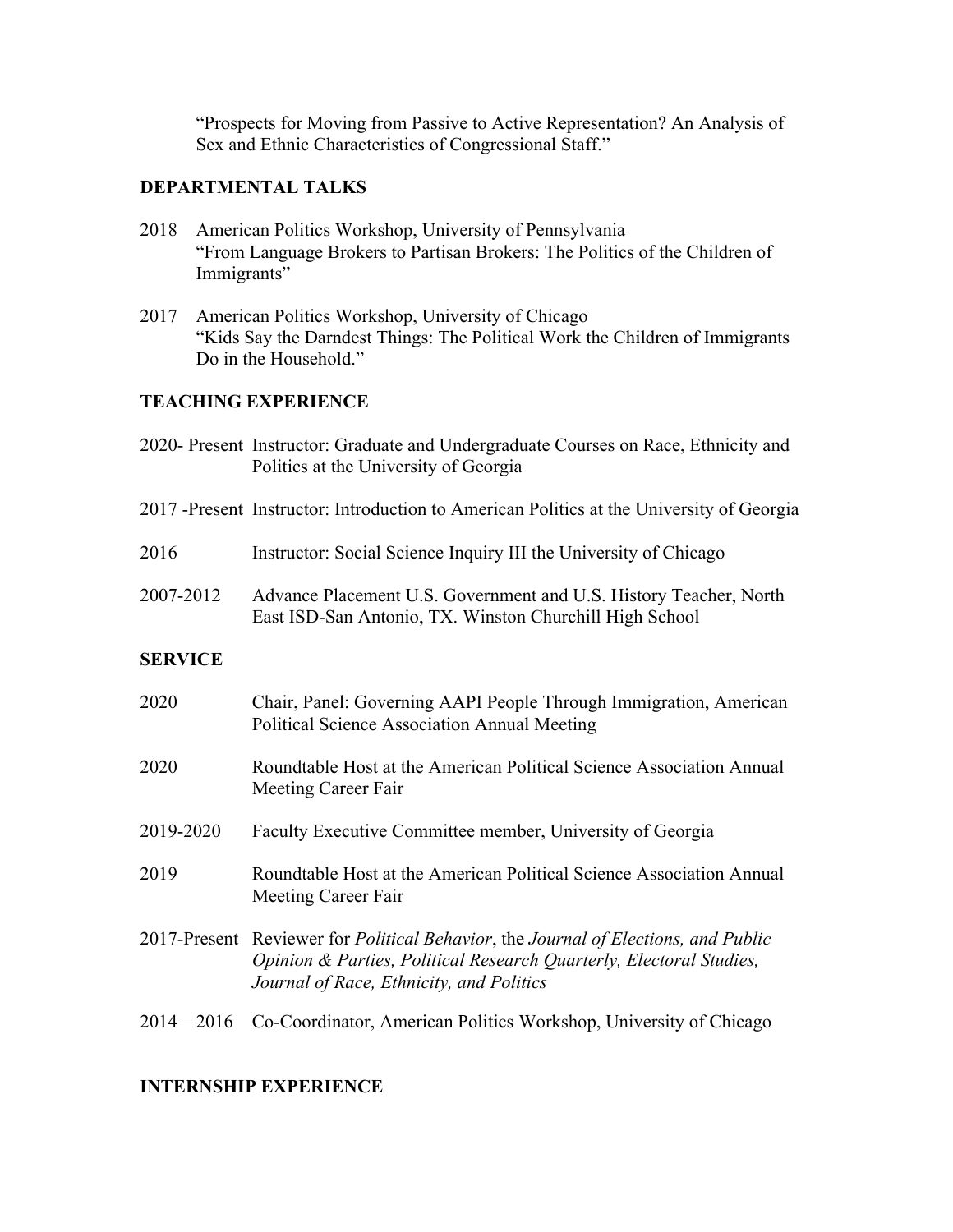2010 United States Congressman Charles Gonzalez of San Antonio, TX Congressional Staff Internship

#### **RESEARCH SKILLS**

R Proficient / STATA Proficient

#### **LANGUAGES**

Bilingual, Fluent Spanish

#### **REFERENCES (IN ALPHABETICAL ORDER)**

John Brehm (Co-Chair) Professor of Political Science University of Chicago E-Mail: jjbrehm@uchicago.edu Phone: (773) 702-8075

Cathy J. Cohen David and Mary Winton Green Professor of Political Science University of Chicago E-Mail: cjcohen@uchicago.edu Phone: (773) 702-8051

Michael C. Dawson (Co-Chair) John D. MacArthur Professor of Political Science and the College University of Chicago E-Mail: mc-dawson@uchicago.edu Phone: (773) 702-8932

John Mark Hansen Charles L. Hutchinson Distinguished Professor of Political Science University of Chicago E-Mail: jhansen@uchicago.edu Phone: (773) 702-5476

Michael Jones-Correa President's Distinguished Professor of Political Science; Director, Center for the Study of Ethnicity, Race and Immigration (CSERI) University of Pennsylvania E-Mail: mjcorrea@sas.upenn.edu Phone: (215) 898-4255

David L. Leal Professor of Government